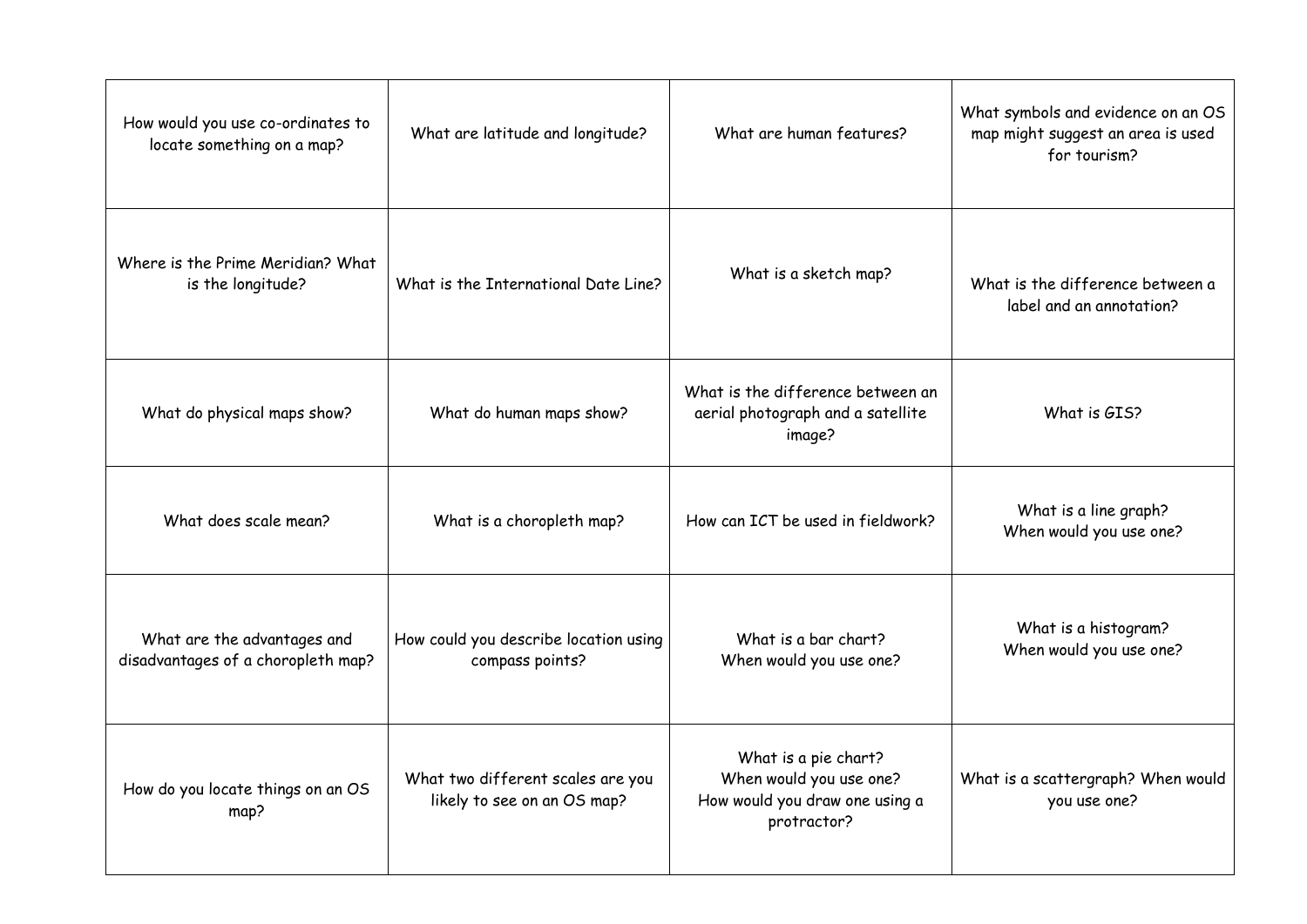

| When would you choose to use a<br>1:25000 OS map?                     | When would you choose to use a<br>1:50000 OS map?                                 | What is an isoline map?                                                  | Ho                |
|-----------------------------------------------------------------------|-----------------------------------------------------------------------------------|--------------------------------------------------------------------------|-------------------|
| How large is a grid square on an OS<br>map?                           | How would you measure distance on<br>an OS map?                                   | What does a population pyramid<br>show?                                  | Who<br>com        |
| What would you use to work out what<br>the symbols mean on an OS map? | What would you use to show height<br>and slope on an OS map?                      | What is a flow-line map?                                                 |                   |
| What does aspect mean?                                                | What sort of slope is shown by<br>contour lines which are very close<br>together? | What are proportional circles?                                           |                   |
| What would flat ground look like on<br>an OS map?                     | What does a cross-profile or cross-<br>section show?                              | What is a dispersion graph? When<br>would you use one?                   | W                 |
| What does land use mean?                                              | What are physical features?                                                       | How do you work out ratios?                                              |                   |
| What is a line of best fit? Where<br>would you use one?               | How can you describe a relationship<br>between 2 variables?                       | What physical questions might you<br>choose to investigate at the coast? | N<br>cho          |
| What are mean, median and mode?                                       | What is a percentile?                                                             | What physical questions might you<br>choose to investigate at a river?   | N<br>$\mathsf{C}$ |

What human questions might you choose to investigate in a town?